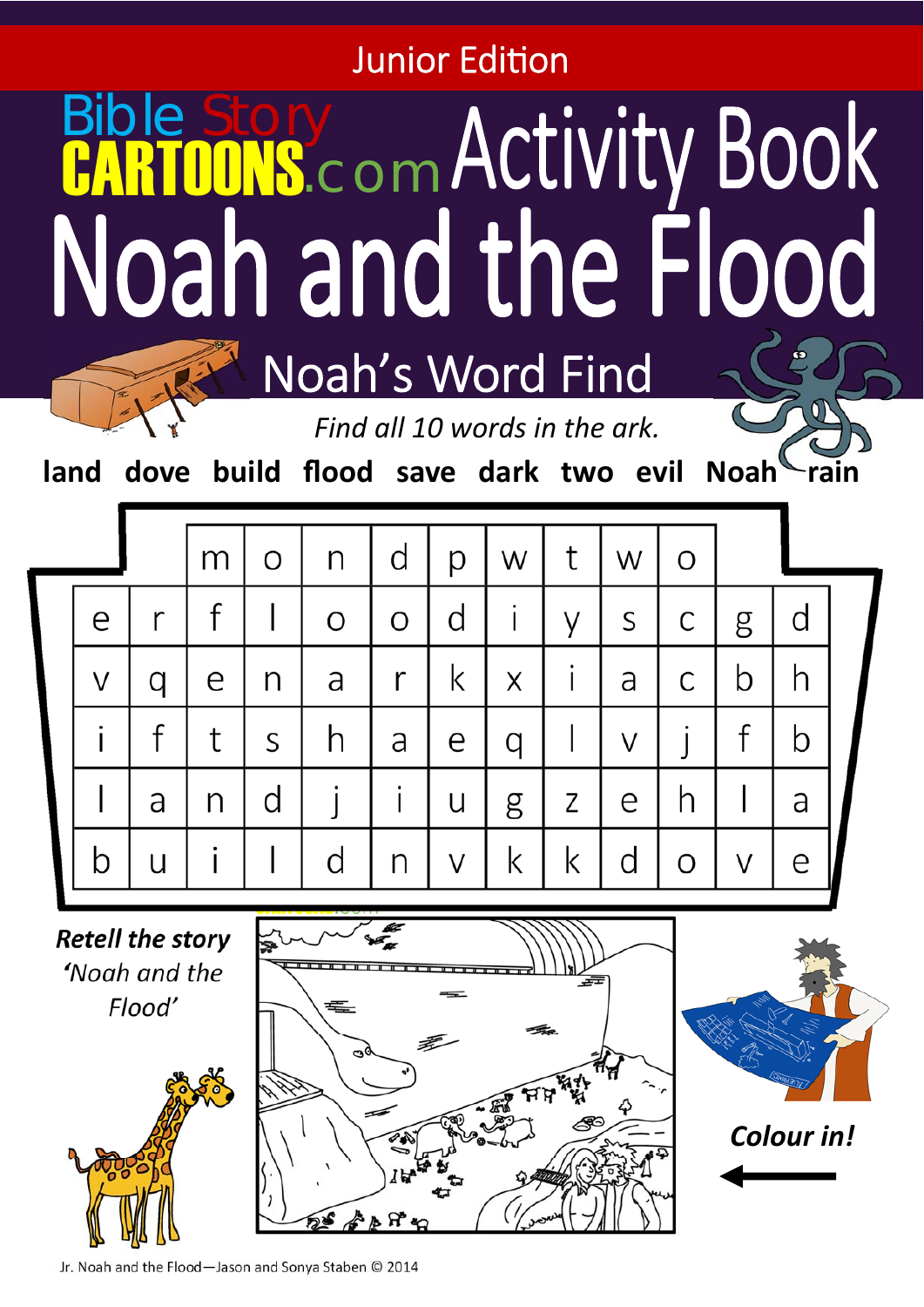



Get an adult to help you read the story of 'Noah and the Flood' from Genesis 6‐9. *Draw a line to match each question with the picture answer.* 

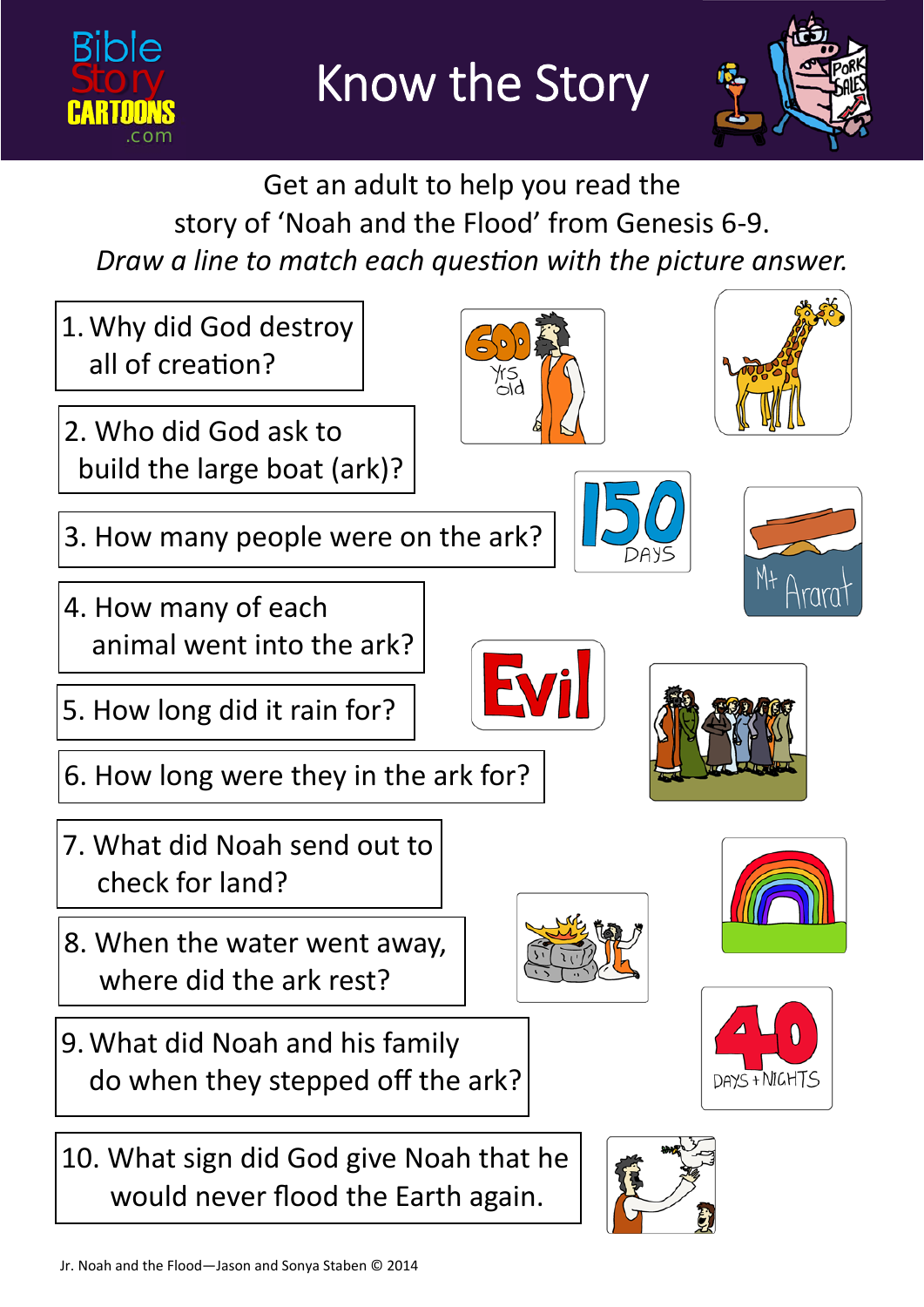Important Verse

Bible

**CARTOONS Story** 

.com



God chose Noah to carry out his plan because Noah loved and obeyed God with his whole heart.

*Fill in each blank with the letter of the alphabet that comes* **before** the letter under the blank. You'll find out what Noah did.

**a b c d e f g h i j k l m n o p q r s t u v w x y z**   $N \mid o^1$  a h  $\mid^2$ o p b i e j e f w f s 3 z u i i o h  $4 \mid 5$ f y b d u m z b t h p e i b e d p n n b o e f e i j n Genesis 6:22 *Noah* | **| D** | | | | *| God.*  $\begin{array}{|c|c|c|c|c|}\n \hline\n 1 & b & 2 & 3 & 4 & 5 \\
\hline\n \end{array}$ *Copy the letters in boxes to make a word below.* 1 3 10 9  $\underline{1}1$ 12 8 7 6 5 4 2

*Help Noah build the ark. Connect the dots and colour in!*